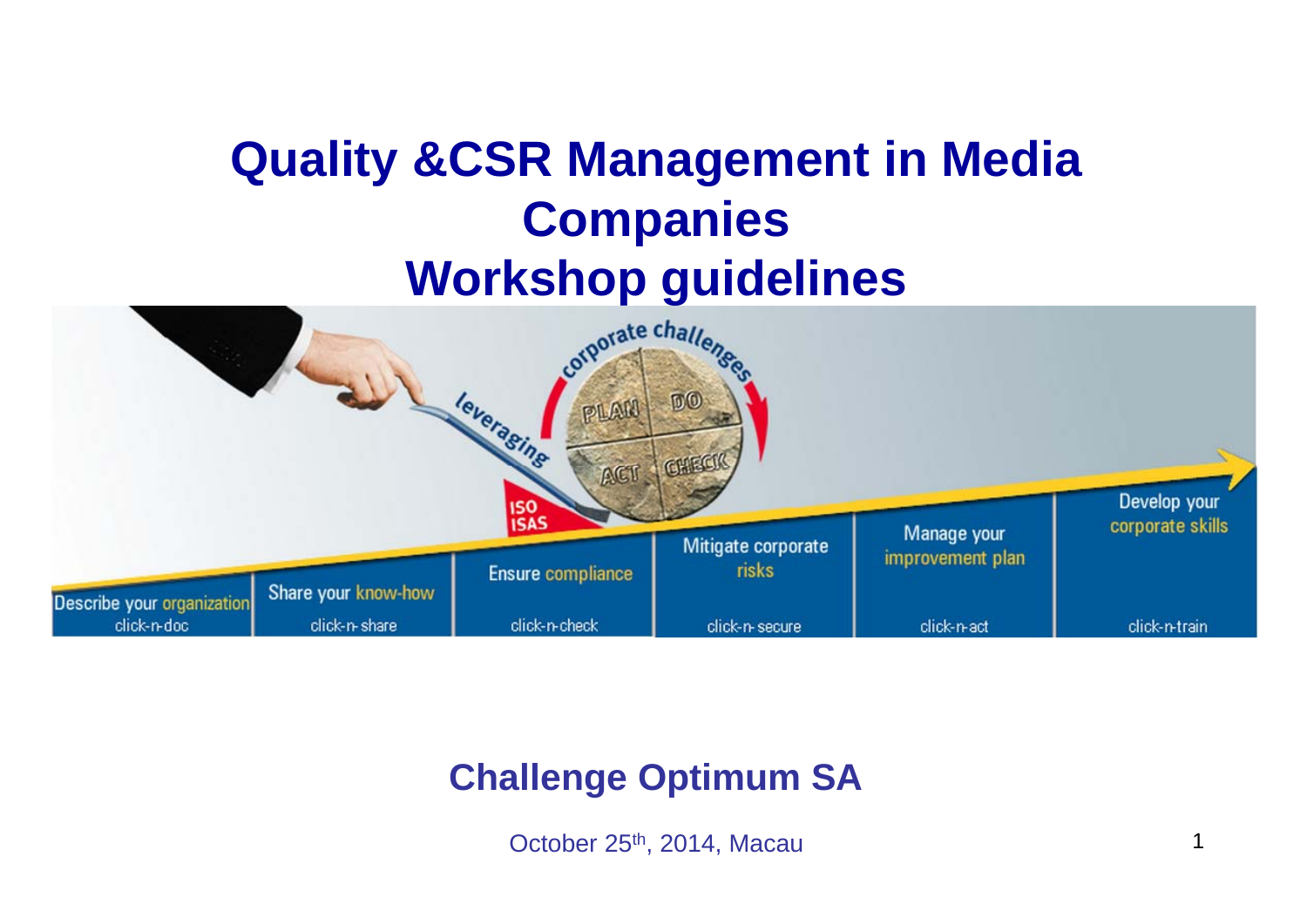Key Question to address in this afternoon's session

**« What are the key success factors (already existing or needed) your company can rely on to build a comprehensive and sustainable CSR reporting mechanism to the general public ?"**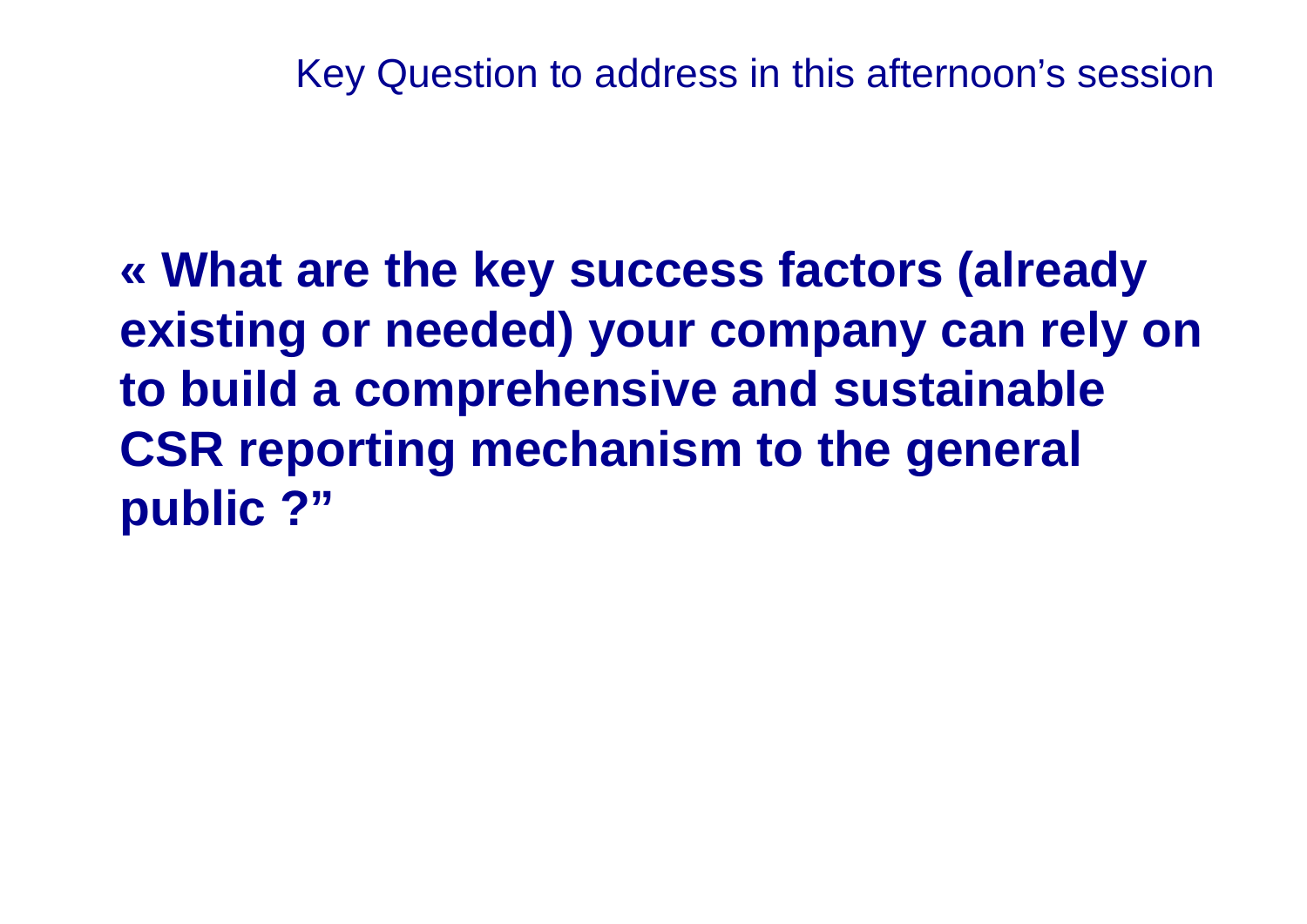## Ins and outs of the Affinity Diagram

A powerful tool, also called **Shiba-KJ**, to clarify a problem by answering any question starting by "What, Which ...?"

**9-step** methodology :

1)Ask an accurate **question** starting by "**What**", "Which"

2)Select the group of **(max. 8) people** who has the competence to answer the question

**3)Collect information** : answer individually the question in silence, 1 idea / label, capital letters

**4)Filter** each and every answer, collectively by asking 2 questions :

- -Does the label answers the question ?
- -Does everyone understand the answer ?

5)Build **groups** of answers (based on intuition, not logics) **6)Weigh** each group according to the order of importance 7)Identify the **cause & effect** relationship between the groups 8)Write a **summary sentence** of the answer to the question 9)Sign individually the result of the workshop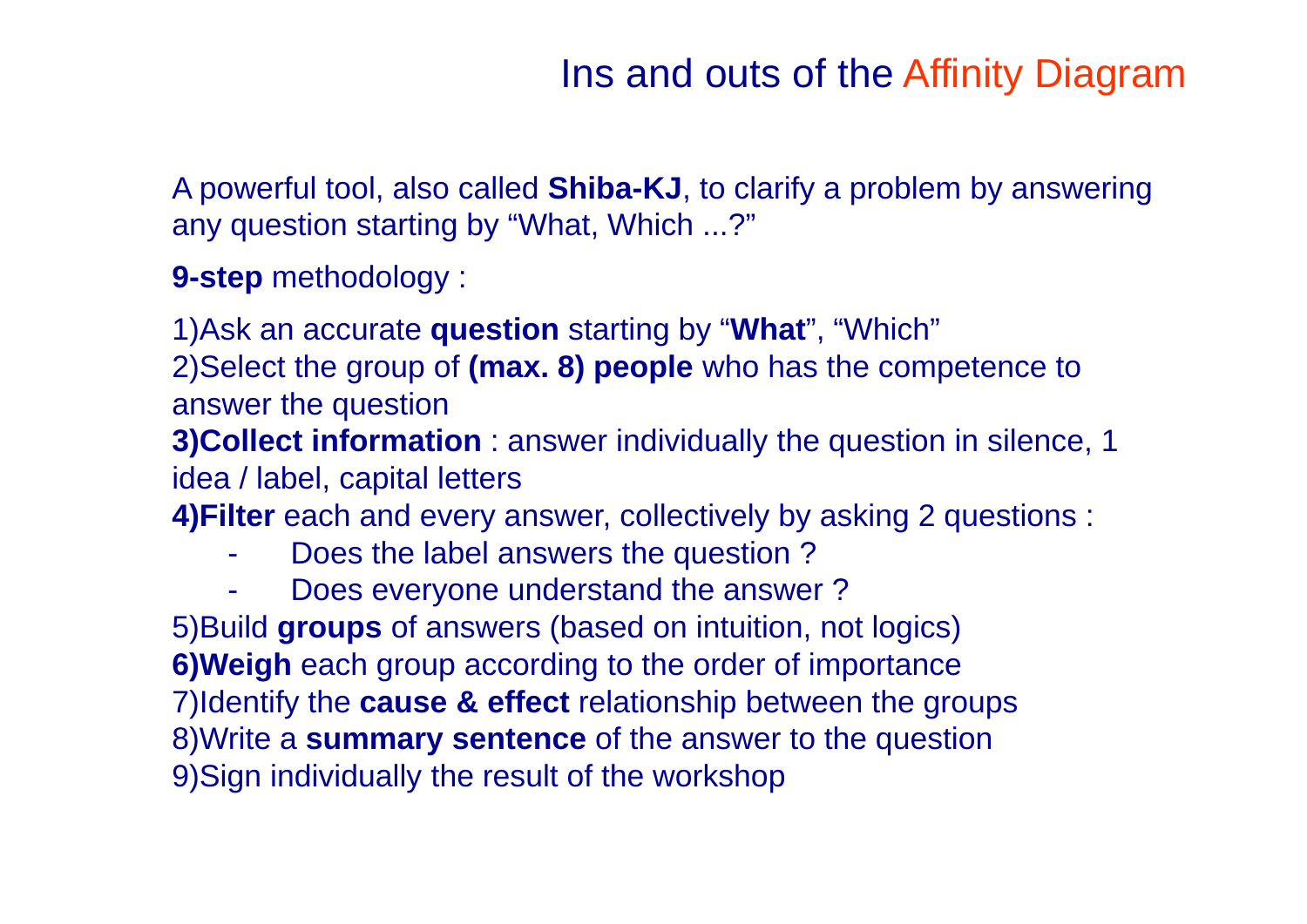Key Question to address in this afternoon's session

**« What are the key success factors (already existing or needed) your company can rely on to build a comprehensive and sustainable CSR reporting mechanism to the general public ?"**

Think in terms of :

1) mission of your Media : information, entertainment, culture/education, protection of public interests, ...

2) accessibility to relevant facts

3) use of data

4) cooperation between the public and journalists

5) new services

6) new financial resources

7) quality criteria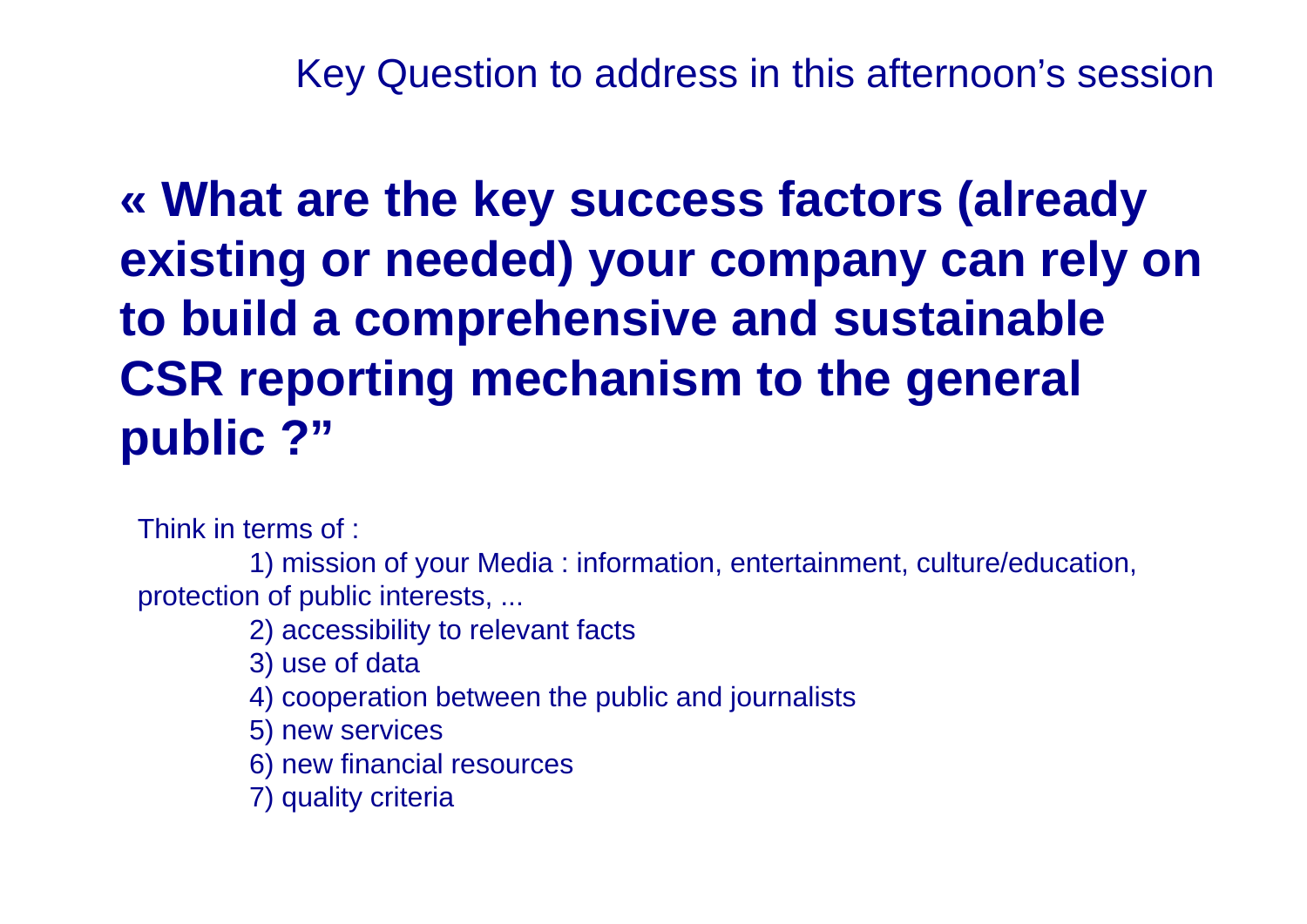Kazi Akhtar Uddin AhmedDG Bangladesh Betar

Pang Nath Deputy DG National TV of **Cambodia** 

+ Missing participant on the picture : Ta Bich Loan, MD, VTV6

Bakytzhan **Zhanashev** Head of Dev. Dep. Kazakh TV **Channel** Egbujor **Longinus** Oguamana, **Deputy Director** Programmes Voice of

Nigeria

Bounlap David BalmeCEO **Challenge** Optimum SA

**Douangphou** my Deputy DG **Television** Nationale Lao

ASIA PACIFIC BROADERS AT STATE

Quality Management World.

51ª GENERAL ASSEMBLY

25 College 2014, Macar Shine

Kard Ponsen MCOT Public Cie LTDInternational News dpt

Mohammad Al-Bokhari bin Dr Hj Abdullah Executive Producer Radio **Televisyen** 

B i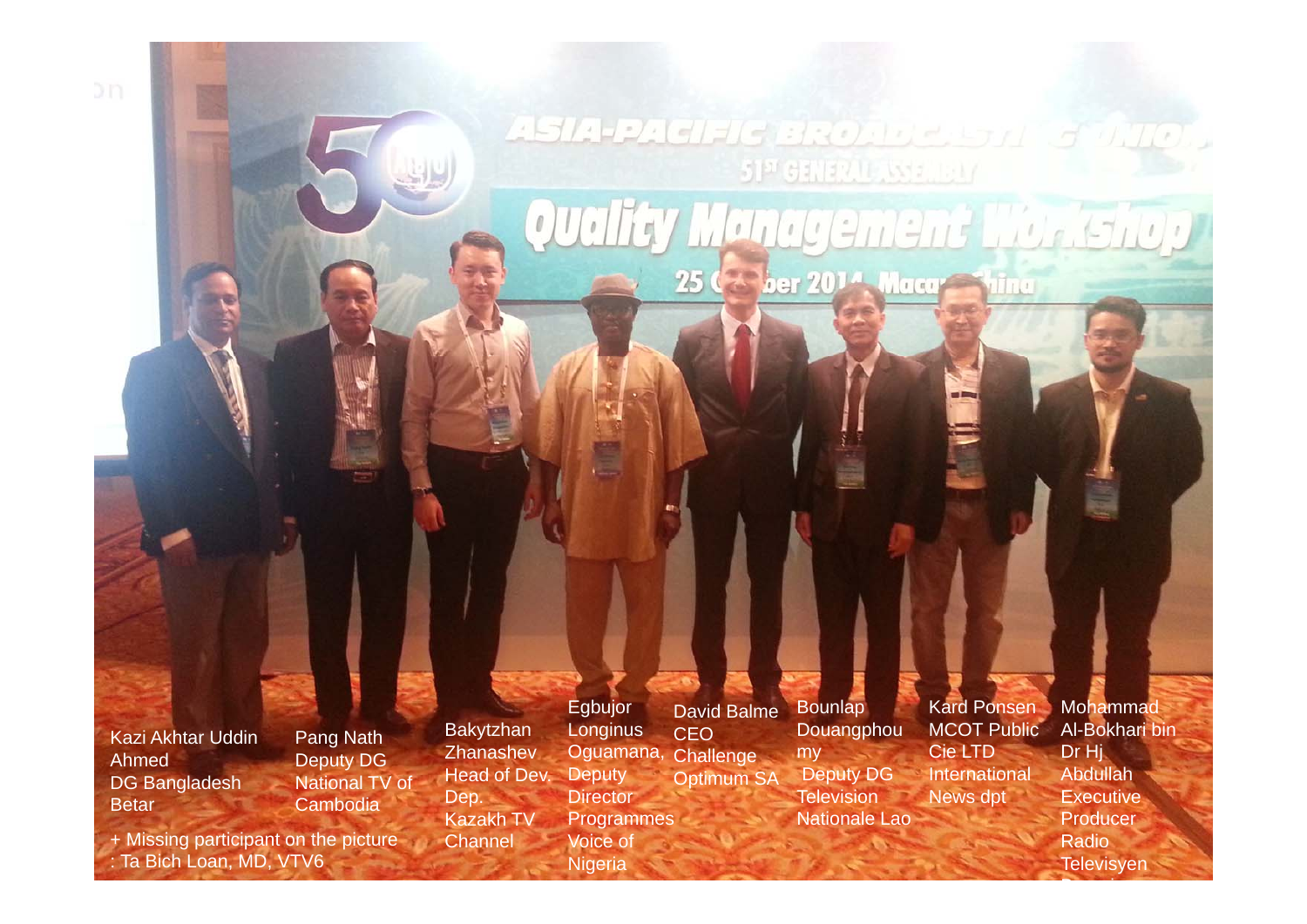#### **« What are the key success factors (already existing or needed) your company can rely on to build a comprehensive and sustainable CSR reporting mechanism to the general public ? »** The figures below stand for the vote of the participants regarding the level of importance of each success factor (the highest,